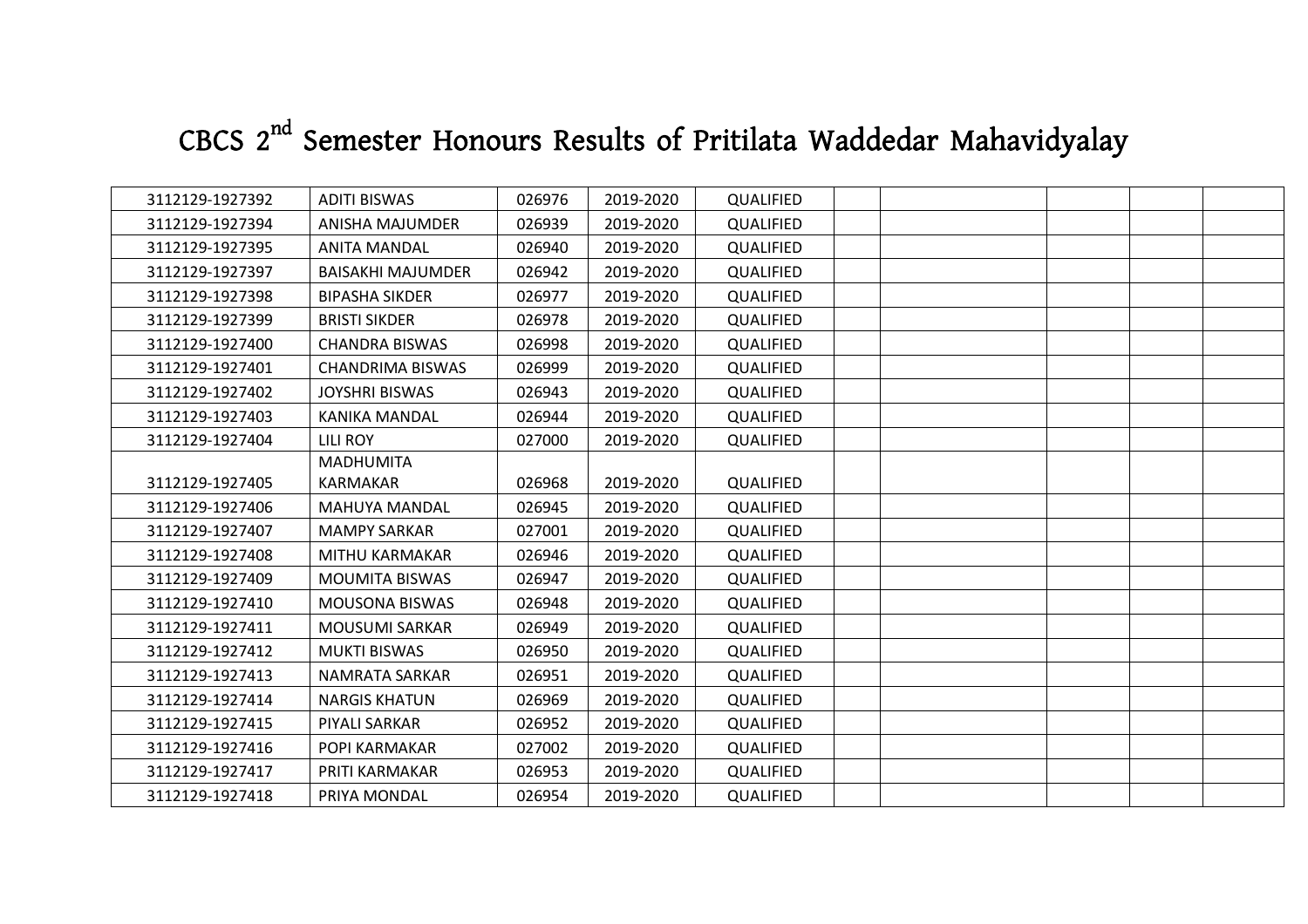| 3112129-1927419 | PRIYASHA BISWAS        | 027003 | 2019-2020 | QUALIFIED        |                        |                           |               |
|-----------------|------------------------|--------|-----------|------------------|------------------------|---------------------------|---------------|
| 3112129-1927420 | <b>PUJA ROY</b>        | 026955 | 2019-2020 | QUALIFIED        |                        |                           |               |
| 3112129-1927421 | <b>RAMA SAHA</b>       | 026956 | 2019-2020 | QUALIFIED        |                        |                           |               |
| 3112129-1927422 | RICKTA CHAKRABORTY     | 026979 | 2019-2020 | QUALIFIED        |                        |                           |               |
| 3112129-1927423 | RIMA ADHIKARY          | 026970 | 2019-2020 | <b>QUALIFIED</b> |                        |                           |               |
| 3112129-1927424 | RIMPA SAHA             | 026957 | 2019-2020 | <b>QUALIFIED</b> |                        |                           |               |
| 3112129-1927425 | <b>RINA BISWAS</b>     | 026980 | 2019-2020 | SUPPLEMENTARY    | ENGHCC-3, ENGHCC-<br>4 | EDCHGE-<br>$\overline{2}$ | <b>BNGMAE</b> |
| 3112129-1927426 | <b>RUMI DAS</b>        | 026981 | 2019-2020 | QUALIFIED        |                        |                           |               |
| 3112129-1927427 | SAMPA BISWAS           | 026958 | 2019-2020 | <b>QUALIFIED</b> |                        |                           |               |
| 3112129-1927428 | <b>SAMPA BISWAS</b>    | 027004 | 2019-2020 | QUALIFIED        |                        |                           |               |
| 3112129-1927429 | SANJUKTA BISWAS        | 026971 | 2019-2020 | QUALIFIED        |                        |                           |               |
| 3112129-1927430 | <b>SUKLA MALLICK</b>   | 026959 | 2019-2020 | QUALIFIED        |                        |                           |               |
| 3112129-1927431 | <b>SUPARNA BAIRAGI</b> | 026982 | 2019-2020 | QUALIFIED        |                        |                           |               |
| 3112129-1927432 | <b>SUPRIYA MALLICK</b> | 026960 | 2019-2020 | QUALIFIED        |                        |                           |               |
| 3112129-1927433 | <b>SWAPNA MAJUMDER</b> | 026983 | 2019-2020 | QUALIFIED        |                        |                           |               |
| 3112129-1927434 | <b>TITLY SAMADDER</b>  | 026961 | 2019-2020 | QUALIFIED        |                        |                           |               |
| 3112129-1927435 | <b>TRIPTI BAKSHI</b>   | 026984 | 2019-2020 | <b>QUALIFIED</b> |                        |                           |               |
| 3112129-1927436 | <b>UNNATI SARKAR</b>   | 027005 | 2019-2020 | SUPPLEMENTARY    | HISHCC-3, HISHCC-4     | EDCHGE-<br>$\overline{2}$ | <b>BNGMAE</b> |
|                 | <b>ANUPAM</b>          |        |           |                  |                        |                           |               |
| 3112129-1927437 | <b>CHAKRABORTY</b>     | 026985 | 2019-2020 | QUALIFIED        |                        |                           |               |
| 3112129-1927439 | ARINDAM BISWAS         | 026962 | 2019-2020 | QUALIFIED        |                        |                           |               |
| 3112129-1927440 | ARUNABHA SAHA          | 026987 | 2019-2020 | <b>QUALIFIED</b> |                        |                           |               |
| 3112129-1927441 | <b>BANTI SHIL</b>      | 026963 | 2019-2020 | SUPPLEMENTARY    | BNGHCC-3, BNGHCC-<br>4 | PLSHGE-<br>$\overline{2}$ | <b>BNGMAE</b> |
| 3112129-1927442 | <b>BIJAN SARKAR</b>    | 027006 | 2019-2020 | <b>QUALIFIED</b> |                        |                           |               |
| 3112129-1927443 | <b>BILTU SARKAR</b>    | 026972 | 2019-2020 | QUALIFIED        |                        |                           |               |
| 3112129-1927444 | <b>BIRATNA BAIDYA</b>  | 026988 | 2019-2020 | SUPPLEMENTARY    | ENGHCC-3, ENGHCC-<br>4 | EDCHGE-<br>$\overline{2}$ | BNGMAE        |
|                 |                        |        |           |                  |                        |                           |               |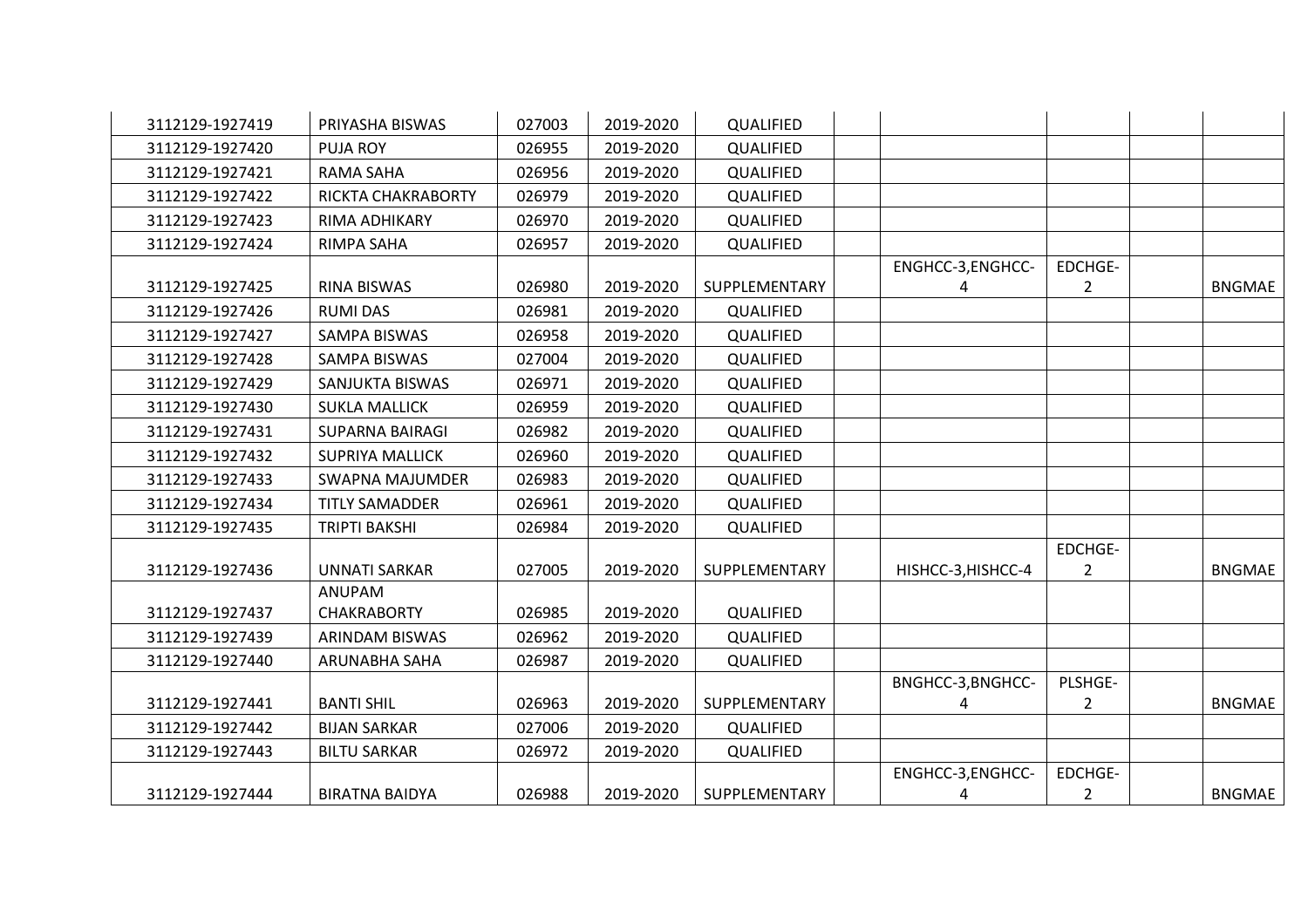| 3112129-1927445 | DIP MAJUMDAR              | 027007 | 2019-2020 | QUALIFIED        |                   |                |               |
|-----------------|---------------------------|--------|-----------|------------------|-------------------|----------------|---------------|
|                 | HARICHHUR RAHAMAN         |        |           |                  |                   |                |               |
| 3112129-1927446 | <b>MALITA</b>             | 027008 | 2019-2020 | QUALIFIED        |                   |                |               |
|                 |                           |        |           |                  |                   | PLSHGE-        |               |
| 3112129-1927447 | <b>INDRAJIT BISWAS</b>    | 026973 | 2019-2020 | SUPPLEMENTARY    | EDCHCC-3,EDCHCC-4 | $\overline{2}$ | <b>BNGMAE</b> |
| 3112129-1927448 | <b>INDRAJIT PAUL</b>      | 026964 | 2019-2020 | QUALIFIED        |                   |                |               |
| 3112129-1927449 | KISHOR KUMAR HALDER       | 027009 | 2019-2020 | <b>QUALIFIED</b> |                   |                |               |
| 3112129-1927450 | <b>MOSHIAR MONDAL</b>     | 027010 | 2019-2020 | QUALIFIED        |                   |                |               |
| 3112129-1927451 | PABITRA KUMAR BALA        | 026974 | 2019-2020 | QUALIFIED        |                   |                |               |
| 3112129-1927452 | PIJUSH BISWAS             | 027011 | 2019-2020 | QUALIFIED        |                   |                |               |
| 3112129-1927453 | PRITAM DAS                | 026989 | 2019-2020 | QUALIFIED        |                   |                |               |
| 3112129-1927454 | PRODIP ROY                | 027012 | 2019-2020 | QUALIFIED        |                   |                |               |
|                 |                           |        |           |                  |                   | PLSHGE-        |               |
| 3112129-1927456 | RAJESH BISWAS             | 026975 | 2019-2020 | SUPPLEMENTARY    | EDCHCC-3,EDCHCC-4 | $\overline{2}$ | <b>BNGMAE</b> |
| 3112129-1927457 | <b>RUPAM DUTTA</b>        | 026991 | 2019-2020 | QUALIFIED        |                   |                |               |
| 3112129-1927458 | <b>SAGAR BISWAS</b>       | 026992 | 2019-2020 | QUALIFIED        |                   |                |               |
| 3112129-1927459 | <b>SAGAR MAJUMDER</b>     | 026993 | 2019-2020 | QUALIFIED        |                   |                |               |
| 3112129-1927460 | <b>SANDIP CHAKRABORTY</b> | 027013 | 2019-2020 | QUALIFIED        |                   |                |               |
| 3112129-1927461 | <b>SANTU BISWAS</b>       | 027014 | 2019-2020 | QUALIFIED        |                   |                |               |
| 3112129-1927462 | <b>SASWATA MITRA</b>      | 026965 | 2019-2020 | <b>QUALIFIED</b> |                   |                |               |
|                 |                           |        |           |                  | ENGHCC-3, ENGHCC- | EDCHGE-        |               |
| 3112129-1927463 | <b>SOHOMDIP BISWAS</b>    | 026994 | 2019-2020 | SUPPLEMENTARY    |                   | $\overline{2}$ | <b>BNGMAE</b> |
|                 |                           |        |           |                  | ENGHCC-3, ENGHCC- | PHIHGE-        |               |
| 3112129-1927464 | <b>SOURAV BISWAS</b>      | 026995 | 2019-2020 | SUPPLEMENTARY    | 4                 | $\overline{2}$ | <b>BNGMAE</b> |
| 3112129-1927466 | <b>SUBHASIS BISWAS</b>    | 026997 | 2019-2020 | QUALIFIED        |                   |                |               |
| 3112129-1927468 | <b>UJJAL ROY</b>          | 027015 | 2019-2020 | <b>QUALIFIED</b> |                   |                |               |
| 3112129-180020  | RIYA SHARMA               | 027527 | 2018-2019 | QUALIFIED        |                   |                |               |
| 3112129-180029  | <b>SONIA MONDAL</b>       | 027515 | 2018-2019 | QUALIFIED        |                   |                |               |
|                 |                           |        |           |                  |                   | <b>BNGHGE-</b> |               |
| 3112129-180032  | <b>SUMITRA BISWAS</b>     | 027528 | 2018-2019 | SUPPLEMENTARY    | EDCHCC-3,EDCHCC-4 | $\overline{2}$ | BNGMAE        |